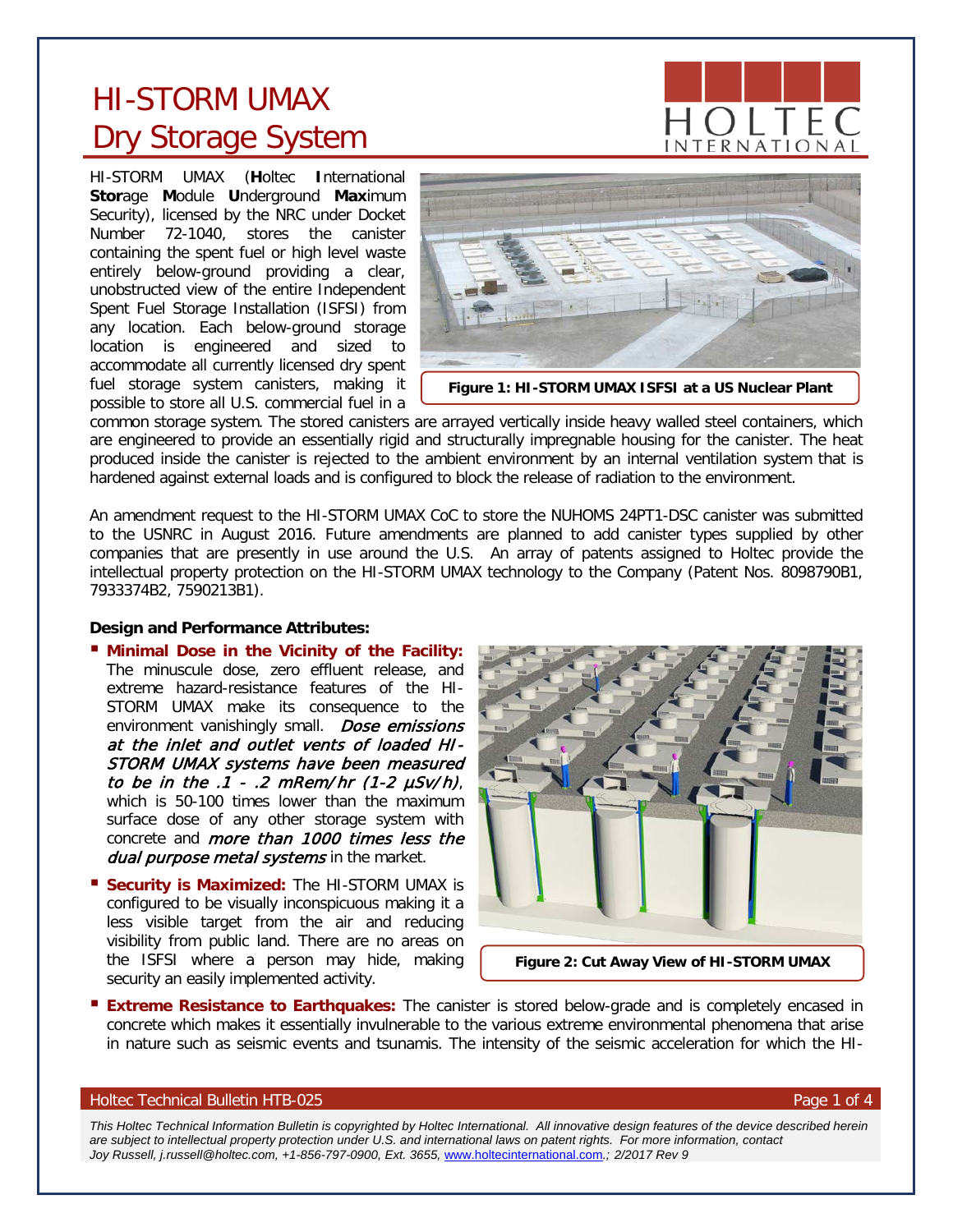STORM UMAX system is qualified is 2.5g which far exceeds that of any other licensed system in the world. The canister in HI-STORM UMAX is laterally supported at its top and bottom extremities so that it would not move or rattle under a seismic event.

 **Superior Protection of the Stored Contents:** The HI-STORM UMAX storage system provides an essentially inviolable protection to the stored canisters against incident missiles and crashing aircraft. The structural protection provided by the HI-STORM UMAX thick lid made of a steel weldment buttressed by concrete protects the canister lid. The lateral surface of the canister is protected by the concrete buttressed subgrade around each canister and the surrounding



**Figure 3: CLSM Pour at the Approximate Halfway Point on the HI-STORM UMAX Cavities**

address environments deleterious to stress corrosion cracking, canisters can be manufactured from corrosion resistant 316L stainless steel and laser peening can be performed to impart compressive stress states in the weld heat effected zones to mitigate crack initiation. Also, canisters made of highly corrosion resistant duplex steel are being added to the CoC. A canister installed in a HI-STORM UMAX cavity can be readily raised and eddy

expanse of the earth beyond. The HI-STORM UMAX system protects the spent fuel from fire and flood. Submersion of the storage facility by flood water will pose no threat to the storage system. Removal of the flood waters and waterborne debris will be the only nuisance. HI-STORM UMAX is engineered to prevent significant deposit of solids in the storage module by the shape of the lid and screens. Combustible material, if introduced in the storage cavity, cannot sustain its burn. Thermal performance is enhanced, not degraded by floodwater intrusion.

- **Flexible Topography:** The ISFSI pad (also called "Top Pad") can be raised by elevating the grade or lowered by removing sub-grade, at the owner's option. Thus, a HI-STORM UMAX ISFSI can serve as a berm, a tsunami barrier, or be founded inconspicuously on flat land.
- **Flexible ISFSI Footprint:** The footprint of the HI-STORM UMAX ISFSI (the photo shows a 6 by 8 cavity array rectangular ISFSI) can be an irregular shape, if needed, to meet the geographical profile of a site.



to assay the state of

current tested

integrity of its confinement boundary shell making its long term monitoring a low dose activity.

 **Zero Risk of Release of Radioactivity under Extenuating Events:** Release of radioactivity from the HI-STORM UMAX by any mechanical means (including crashing aircraft, missile, etc.), which is guarded by a concrete-fortified steel lid weighing in excess of 10 metric tons. The lid design is configured to easily withstand a crashing aircraft and can be further buttressed to withstand more severe battlefield weapons if required for security considerations.



**Figure 5: Holtec's Underground Dry Storage System at Humboldt Bay**

#### Holtec Technical Bulletin HTB-025 Page 2 of 4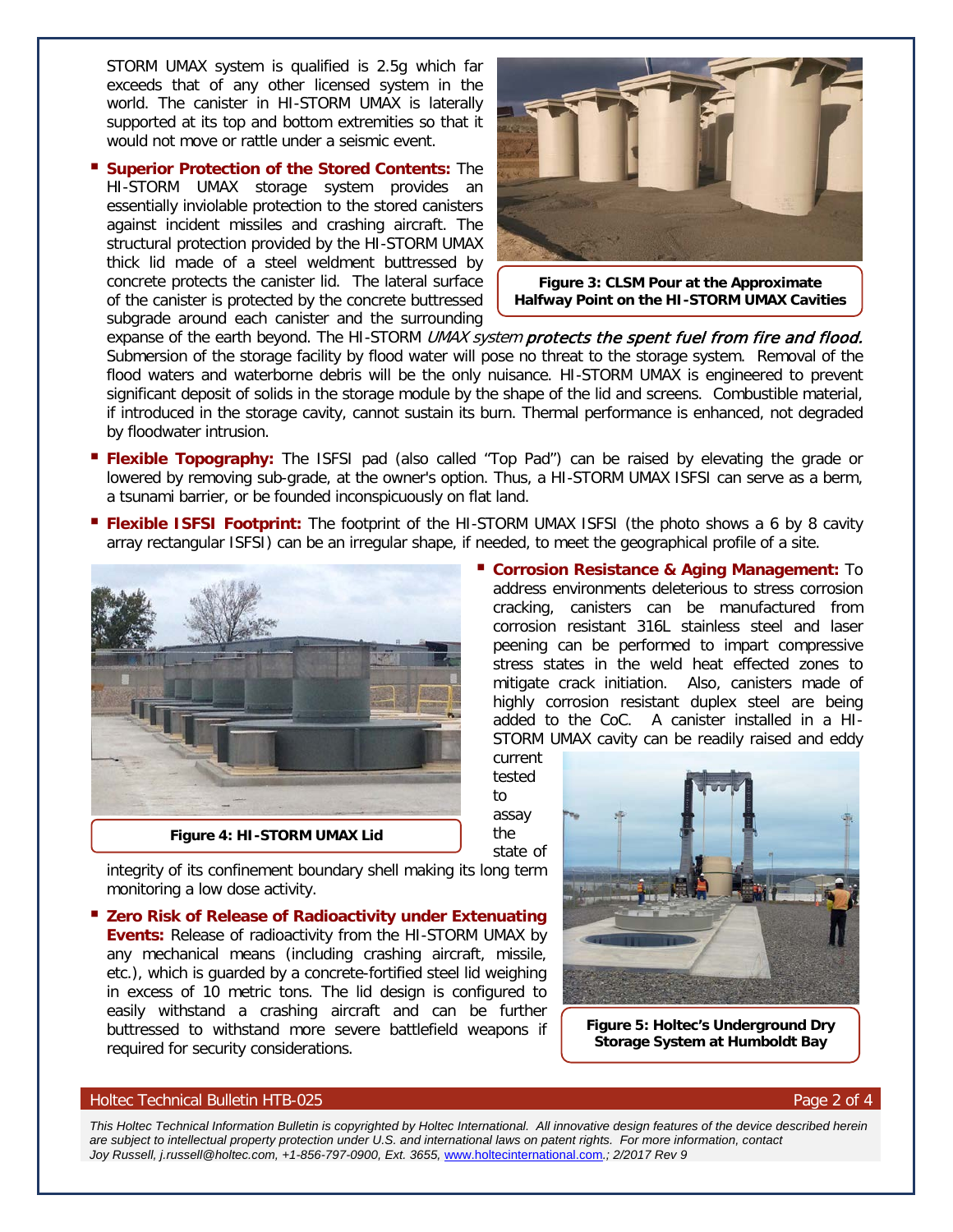- **Decommissioning Friendly:** The stored canisters are easily retrievable for off-site shipment. The HI-STORM UMAX module is constructed for low-cost decommissioning once the canister is removed at the end of the ISFSI's service life.
- **Compact ISFSI:** The HI-STORM ISFSI requires the least amount of land to store fuel: The areal storage density is approximately 110 lb. of uranium per square foot of the ISFSI pad surface.

| <b>Characteristic</b>                         | Details for PWR System (MPC-37)                                                                                                                                                                                                                                                                                                                                                   | Details for BWR System<br>(MPC-89)                                                |
|-----------------------------------------------|-----------------------------------------------------------------------------------------------------------------------------------------------------------------------------------------------------------------------------------------------------------------------------------------------------------------------------------------------------------------------------------|-----------------------------------------------------------------------------------|
| Maximum Canister Heat-<br>Load                | 37.06 kW                                                                                                                                                                                                                                                                                                                                                                          | 36.72 kW                                                                          |
| Maximum Assembly Heat-<br>Load                | 1.89 kW                                                                                                                                                                                                                                                                                                                                                                           | $0.607$ kW                                                                        |
| Maximum Initial<br>Enrichment                 | 5 w% U-235                                                                                                                                                                                                                                                                                                                                                                        | 5 w% U-235                                                                        |
| Maximum Acceptable Fuel<br>Burnup             | 68,200 MWD/MTU                                                                                                                                                                                                                                                                                                                                                                    | 65,000 MWD/MTU                                                                    |
| Minimum Fuel Cooling<br><b>Time</b>           | 3 years                                                                                                                                                                                                                                                                                                                                                                           | 3 years                                                                           |
| Number of Assemblies                          | 37                                                                                                                                                                                                                                                                                                                                                                                | 89                                                                                |
| Non-Fuel Hardware<br><b>Approved Contents</b> | Burnable Poison Rod Assemblies (BPRAs),<br>Thimble Plug Devices (TPD), Control Rod<br>Assemblies (CRAs), Axial Power Shaping Rods<br>(APSRs), Wet Annular Burnable Absorbers<br>(WABAs), Rod Cluster Control Assemblies<br>(RCCAs), Control Element Assemblies (CEAs),<br>Instrument Tube Tie Rods (ITTRs), water<br>displacement guide tube plugs and orifice rod<br>assemblies. | N/A                                                                               |
| Damaged Fuel and Fuel<br>Debris               | Up to 12 damaged fuel assemblies per system                                                                                                                                                                                                                                                                                                                                       | 16<br>Up to<br>damaged<br>fuel<br>assemblies per system                           |
| License Status                                | Licensed under U.S. NRC CoC 72-1040 Revision<br>0, effective April 2015                                                                                                                                                                                                                                                                                                           | Licensed under U.S. NRC CoC<br>72-1040 Revision 0, effective<br><b>April 2015</b> |

# **GENERAL INFORMATION FOR HI-STORM UMAX (CURRENT COC)**

Holtec International has launched the design and licensing of an autonomous consolidated interim storage facility on ELEA, LLC's property in southeastern New Mexico. The Eddy-Lea Energy Alliance, LLC [ELEA] is a long-standing consortium of the Cities of Carlsbad & Hobbs and the Counties of Eddy & Lea, formed under New Mexico's Local Economic Development Act (LEDA) in 2006. This facility will be called HI-STORE CIS (consolidated interim storage).

The HI-STORE CIS will be sited on 1,000 acres of unused land approximately halfway between the cities of Carlsbad and Hobbs, N.M. The geologically stable, dry, elevated land is located 35 miles from nearest human habitat and features a well-developed transportation infrastructure, including rail access. The land was studied extensively for its environmental characteristics during the Global Nuclear Energy Partnership (GNEP) process.

Holtec will license the facility with the USNRC and build and operate the HI-STORE CIS facility with the anticipated support of the US Department of Energy. HI-STORE will employ the HI-STORM UMAX technology (NRC Docket No. 72-1040), which stores the loaded canisters in a subterranean configuration.

## Holtec Technical Bulletin HTB-025 **Page 3 of 4** Page 3 of 4